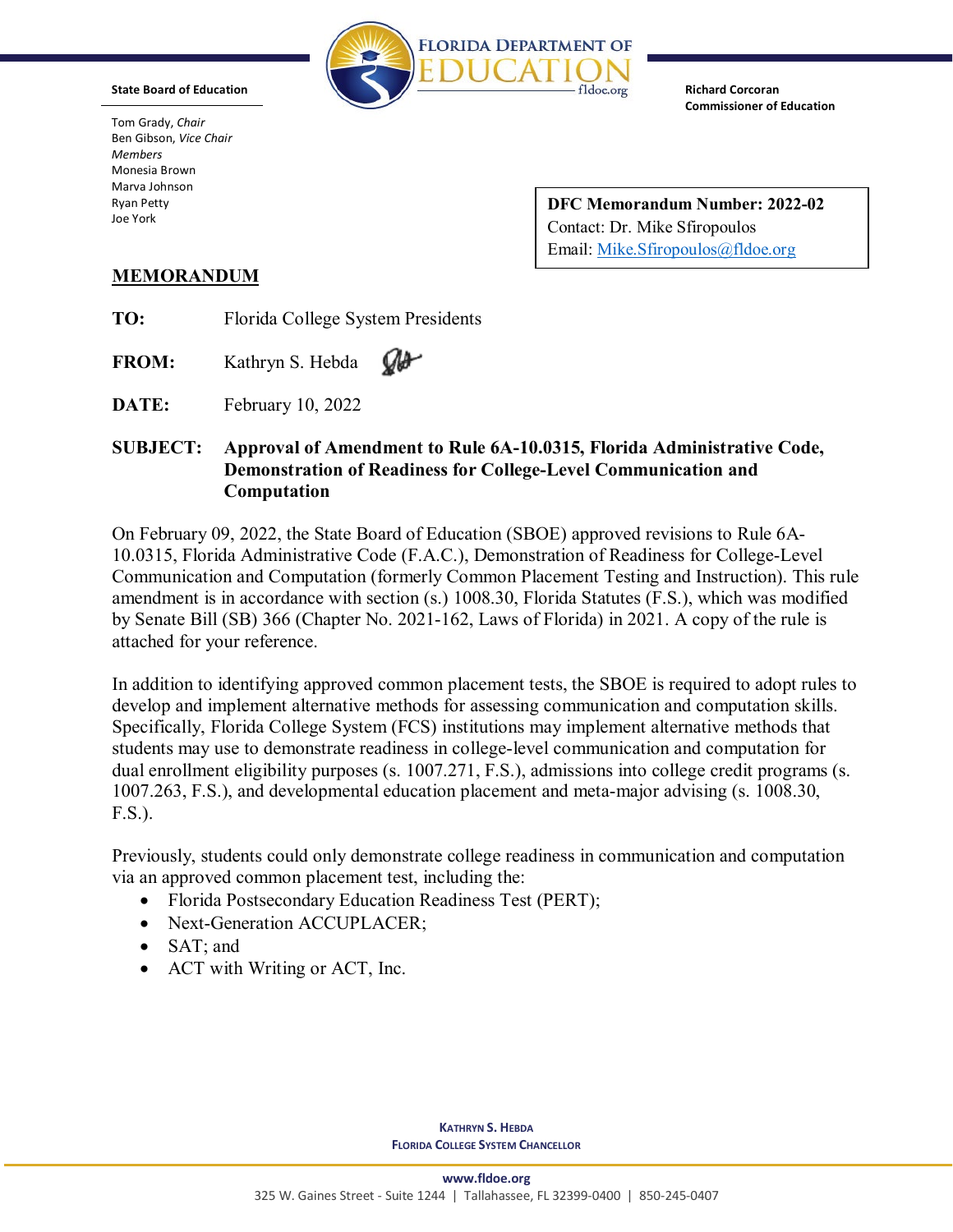Florida College System Presidents Page Two February 10, 2022

The amendment to Rule 6A-10.0315, F.A.C., expands the mechanisms FCS institutions may use to assess readiness for college-level work pursuant to s. 1008.30, F.S. Specifically, it adds the following categories of alternative methods and associated minimum standards:

- Tests and assessments;
- Performance in high school coursework (courses taught at Florida public high schools and accelerated high school courses);
- Credit-by-examination; and
- Local placement methods (Form No. ALTPLACE-01) (Developmental Education Only).

Please note that while SB 366 established a deadline for the SBOE to adopt alternative methods in rule, it did not establish dates by which institutions must implement the alternative methods. Once the rule becomes effective, FCS institutions may begin using the alternative placement methods. Additionally, FCS institutions may opt to implement alternative methods at a later date if additional time is needed for planning purposes.

## **Action Required**

Each college should review the statutory and rule requirements to determine whether the institution is going to implement alternative methods, giving consideration to whom alternative methods will apply and the timeline for implementation. If the institution wishes to seek approval to use a local placement method for developmental education, Form No. ALTPLACE-01 will need to be completed. If the institution wishes to use alternative methods for dual enrollment eligibility determinations, the Dual Enrollment Articulation Agreement will need to be updated.

Once institutions have made determinations about the usage of alternative methods, they may need to update existing policies and procedures and/or create new ones to comply with the provisions where applicable. This may include updating institutional catalogs and websites, informing academic and admissions advisors, and modifying reporting mechanisms. More information regarding state reporting will be transmitted to reports coordinators as soon as practicable.

## **Next Steps**

The Division of Florida Colleges (Division) is hosting a webinar on Tuesday, February 22, 2022, from 10:00 a.m. – 12:00 p.m., EST, to review the rule revision. The registration link is available at [https://attendee.gotowebinar.com/register/2959914310053374989.](https://attendee.gotowebinar.com/register/2959914310053374989) At that point, a technical assistance document to assist institutions in implementing the provisions will be shared. The Division will continue to provide technical assistance on the implementation of alternative methods.